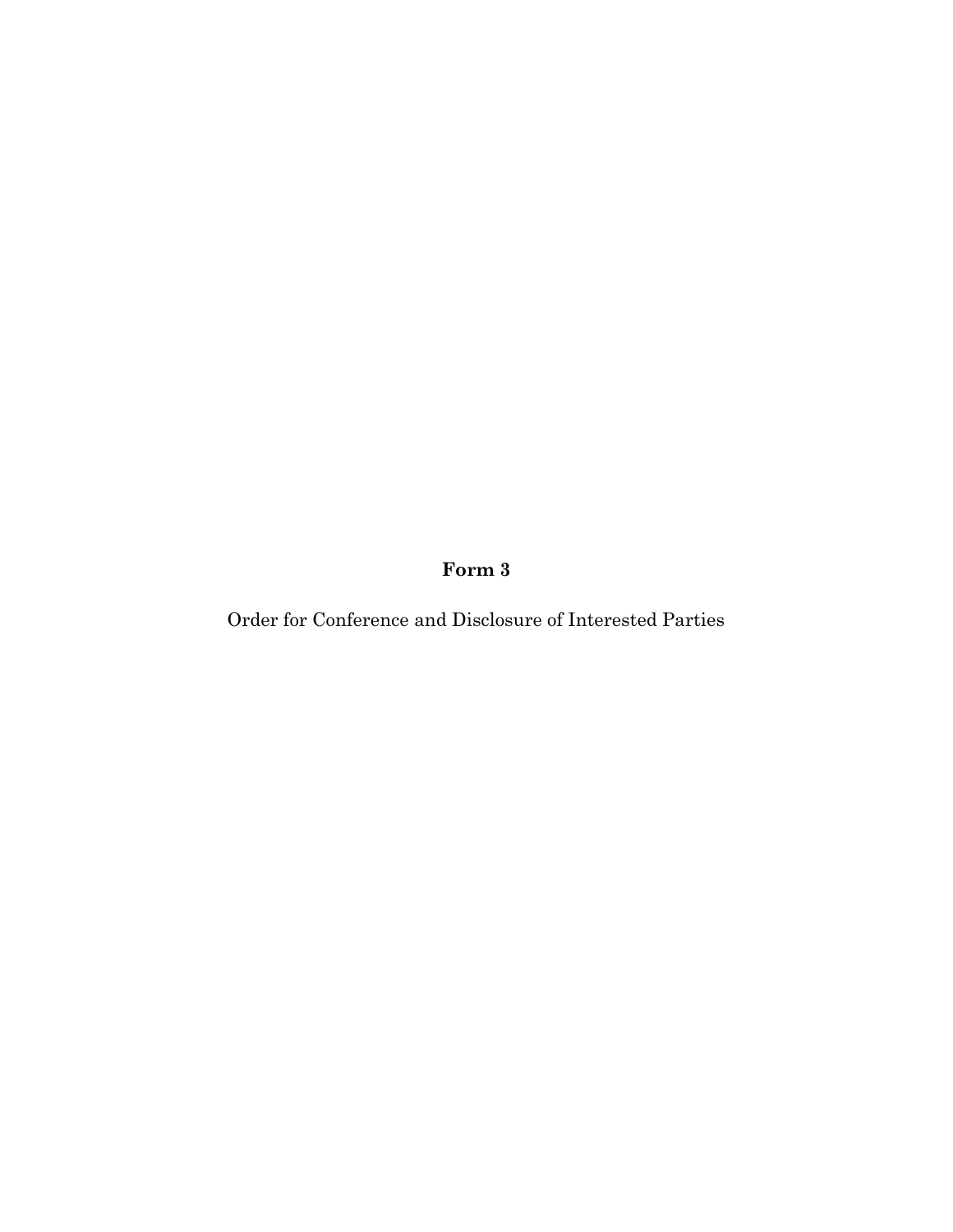## **UNITED STATES DISTRICT COURT SOUTHERN DISTRICT OF TEXAS HOUSTON DIVISION**

|            | CIVIL ACTION NO.<br>Ş              |
|------------|------------------------------------|
| Plaintiff, |                                    |
|            |                                    |
|            |                                    |
| VS.        | <b>JUDGE CHARLES ESKRIDGE</b><br>8 |
|            |                                    |
|            |                                    |
|            |                                    |
| Defendant. |                                    |

## **ORDER FOR CONFERENCE AND DISCLOSURE OF INTERESTED PARTIES**

1. Counsel and parties appearing *pro se* shall appear for an initial pretrial conference:

> **\_\_\_\_\_\_\_\_\_\_ \_\_, 20\_\_, at \_\_:\_\_ \_.m.** Before the Hon. Charles Eskridge United States District Judge 8th Floor—Courtroom No. 8B United States Courthouse 515 Rusk Street Houston, TX 77002

- 2. Within **90 days** of filing the complaint or removing this suit from state court, the plaintiff or plaintiffs filing this suit or the party removing it must serve the opposing party or parties with copies of:
	- a. This Order;
	- b. The summons and complaint;
	- c. The Court's procedures with all attachments.

Failure to file proof of service may result in dismissal by the Court on its own initiative. *See* FRCP 4(m).

3. Within **15 days** of receiving this Order, counsel for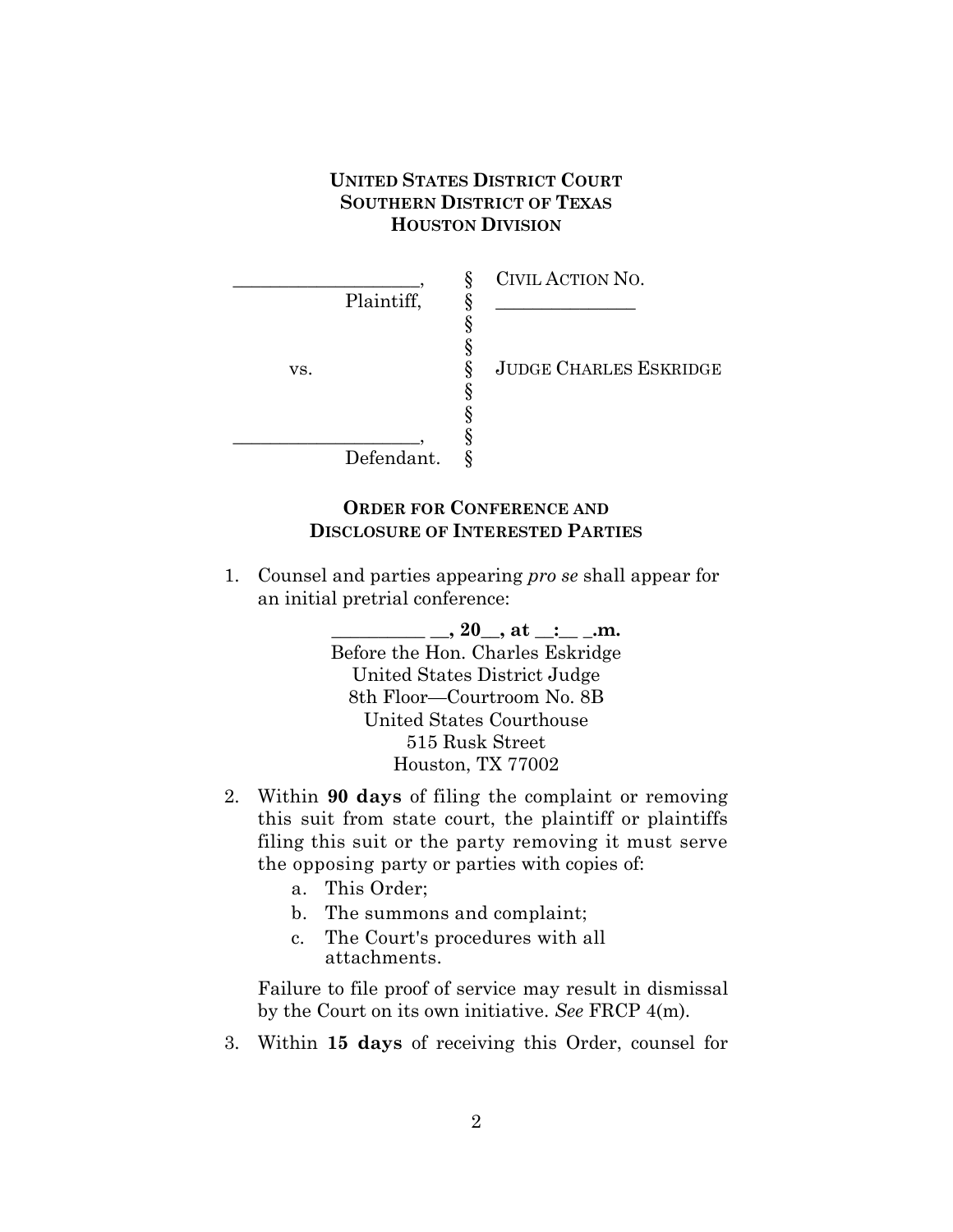each party must file a list identifying all known attorneys of record and all persons or entities that are financially interested in this litigation, including parent, subsidiary, and affiliated corporations. An individual listing is not necessary when a group description is effective disclosure. Underline the names of corporations with publicly traded securities. Promptly amend the list whenever new parties or counsel are added or additional interested persons or entities are identified.

- 4. At least **14 days** before the initial pretrial conference, counsel and all parties appearing pro se must complete and file the Joint Discovery/Case Management Plan using the form attached to the Court's procedures. See FRCP 26(f).
- 5. Prior to the conference, the Court will typically enter a scheduling and docket control order. If none is entered, or if the parties will request a schedule different from one that has been entered, counsel must complete and file as an attachment to the Joint Discovery/Case Management Plan a joint proposed scheduling and docket control order using the form referenced in the Court's procedures. The parties must confer in good faith to seek agreement on deadlines for completion of all pretrial matters. Clearly identify any disagreements with reasons in support of the requests made.
- 6. By the day of the conference, counsel must interview their clients and read all relevant documents.
- 7. In advance of the conference, counsel must also discuss alternative dispute resolution with their clients and each other. At the conference, the Court will consider potential ADR methods suited to this case.
- 8. Counsel designated of record as attorney-in-charge must appear at the initial pretrial conference. The Court permits substitution of counsel for this conference only on showing of good cause. File and